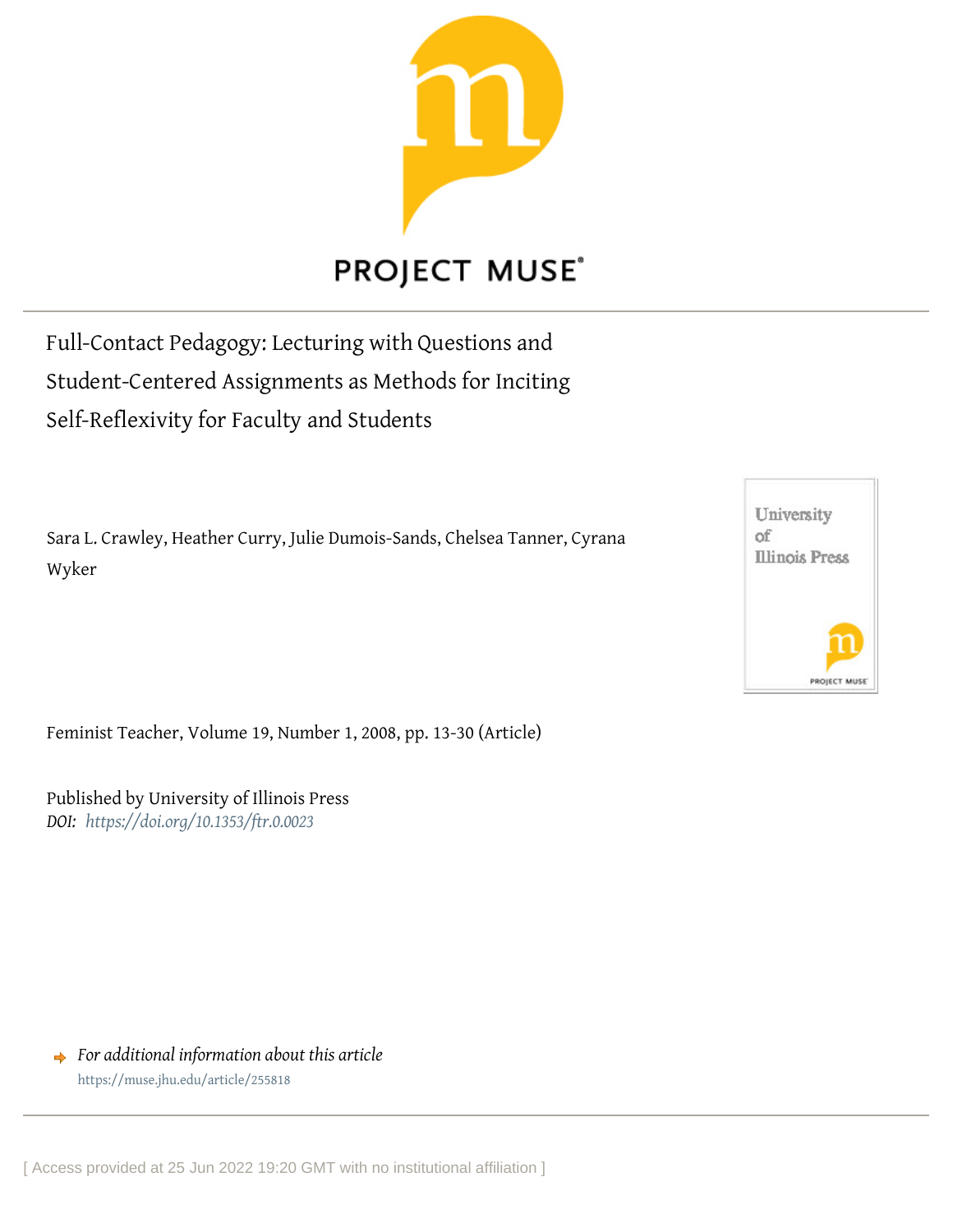Full-Contact Pedagogy: Lecturing with Questions and Student-Centered Assignments as Methods for Inciting Self-Reflexivity for Faculty and Students

## Sara L. Crawley, with Heather Curry, Julie Dumois-Sands, Chelsea Tanner, and Cyrana Wyker

Full-contact pedagogy? How strange to use a sports analogy for a feminist essay, but I am going to attempt it! I believe as effective teachers our goal is to attempt full contact with students—to capture their attention and engage them even when they themselves are reluctant to be engaged. So, much like a contact sport, we strive for full contact. I am not afraid of the critique that aggressiveness is inconsistent with feminist pedagogies. I think it is disingenuous to argue that we hope for anything less than full intellectual contact with our students. Certainly feminism and feminist theory have made a movement out of aggressively debating important ideas of equal access and equal participation of all people in social processes, such as education. I strive for full contact.

For this essay, I take as an organizing premise Jodi O'Brien and Judith A. Howard's notion of responsible authority that "teaching is a value-based activity" (327) in which we as educators should be striving to engage students in academic pursuits in order to create a moral citizenry. That is, we need to acknowledge that we wield the power of the academy and that we each engage our scholarship

with passion and commitment. To do so responsibly and effectively, we must be reflexive about our pedagogical goals and techniques. I agree with their perceptive argument for a reflexive and responsible pedagogy and argue that our goal should be full contact with students. I also agree with Adrienne Rich's classic argument that a critical piece in the educational equation is that students must claim their own educations. As such, our goal as teachers is to incite students to claim their own educations—to engage them so fully in the given discipline we are teaching that they can claim it as a scholar would. This is clearly a lofty goal. The question is: how?

How does a teacher incite learning? How do I draw favor for my subject matter, particularly in this historical moment of iPods, cell phones, wireless laptops, on-demand entertainment, and endless video gaming? I want to conceptualize how we might organize pedagogy to aggressively compel students' attention. My goal is always to *draw students in* to the material that I find so fascinating. I have found that to do so one must employ a variety of techniques that involve both the content of the material and the process of classroom participation.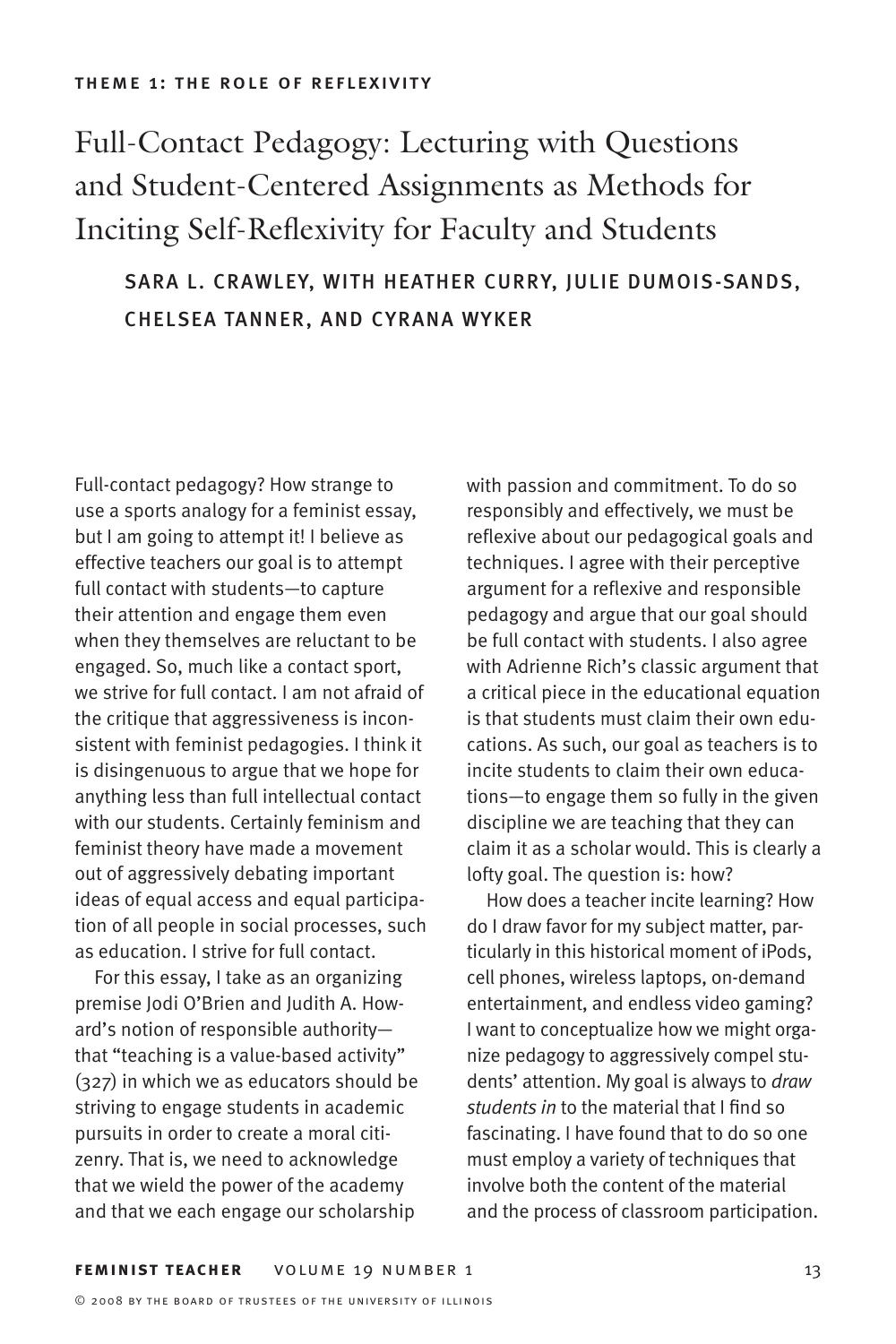In this essay, I will outline two student-centered techniques: first, a presentation technique I call "lecturing with questions," and second, a style of student-centered final assignment that asks students to replicate authentic tools of the field of study while putting their own lives in the assignment.

Perhaps it seems clear how I, as a sociologist and women's studies scholar, might employ the assignments I will outline momentarily. Both sociology and women's studies are already about the students' lives (i.e., both study people and interactional experience). But why should instructors outside sociology or women's studies be interested in these techniques? It seems to me there is a common academic belief that humanities and social sciences are inherently more engaging than, say, math or science and hence are easier to teach. Thus, sharing pedagogies across disciplines is perceived as difficult if not nearly impossible. While I agree the *content* of humanities and social sciences can be more immediately accessible to some students because we all have social experiences from which to draw in these classrooms, I do not agree that all humanities or social science faculty regularly use feminist pedagogies, making classroom *process* potentially alienating for some students. I believe it is common in humanities and social science classrooms for faculty to use (teacher-centered) lecturing—to simply tell students what scholars have found rather than asking students to walk through that discovery themselves. Ironically, "hard" science classrooms commonly use actual science methods (e.g., dissecting frogs or conducting chemistry experiments) to teach, at least by way of verification of existing knowledge, core content of these disciplines. Hence, humanities and social

science classrooms may offer feminist content without employing feminist pedagogies, while science classes may offer active pedagogies (i.e., process) without considering how feminist epistemologies might engage us to think differently about what is science (i.e., content). Currently trendy among science educators is a pedagogy called *guided inquiry*, which asks students to actually walk through the methods of a discipline to allow them to replicate the discovery process (Farrell, Moog and Spencer; Spencer). In short, guided inquiry moves away from teachercentered methods of engagement with core content toward student-centered pedagogies that reflect on the learning cycle. While not referred to as "guided inquiry," many scholars in the humanities and social sciences are likely already using a similar pedagogy. Indeed, Donna A. Champeau and Susan M. Shaw speak about "student-centered approaches" in the same way that I engage them here. Referring to teaching about HIV, they write:

Student-centered approaches are key to helping students think beyond biases and stereotypes they may hold concerning who is at risk or who has HIV. These approaches invite students to examine issues through their personal involvement—cognitive, emotional, and behavioral—with the content. As forms of inductive learning, these approaches enable students to discover general principles and ideas from themselves as they examine the specifics of particular experiences. Such discovery learning often proves less intimidating to students and meets less resistance than knowledge that seems to be imposed by the teacher. Instead, students are themselves creating knowledge from their experiences. (213)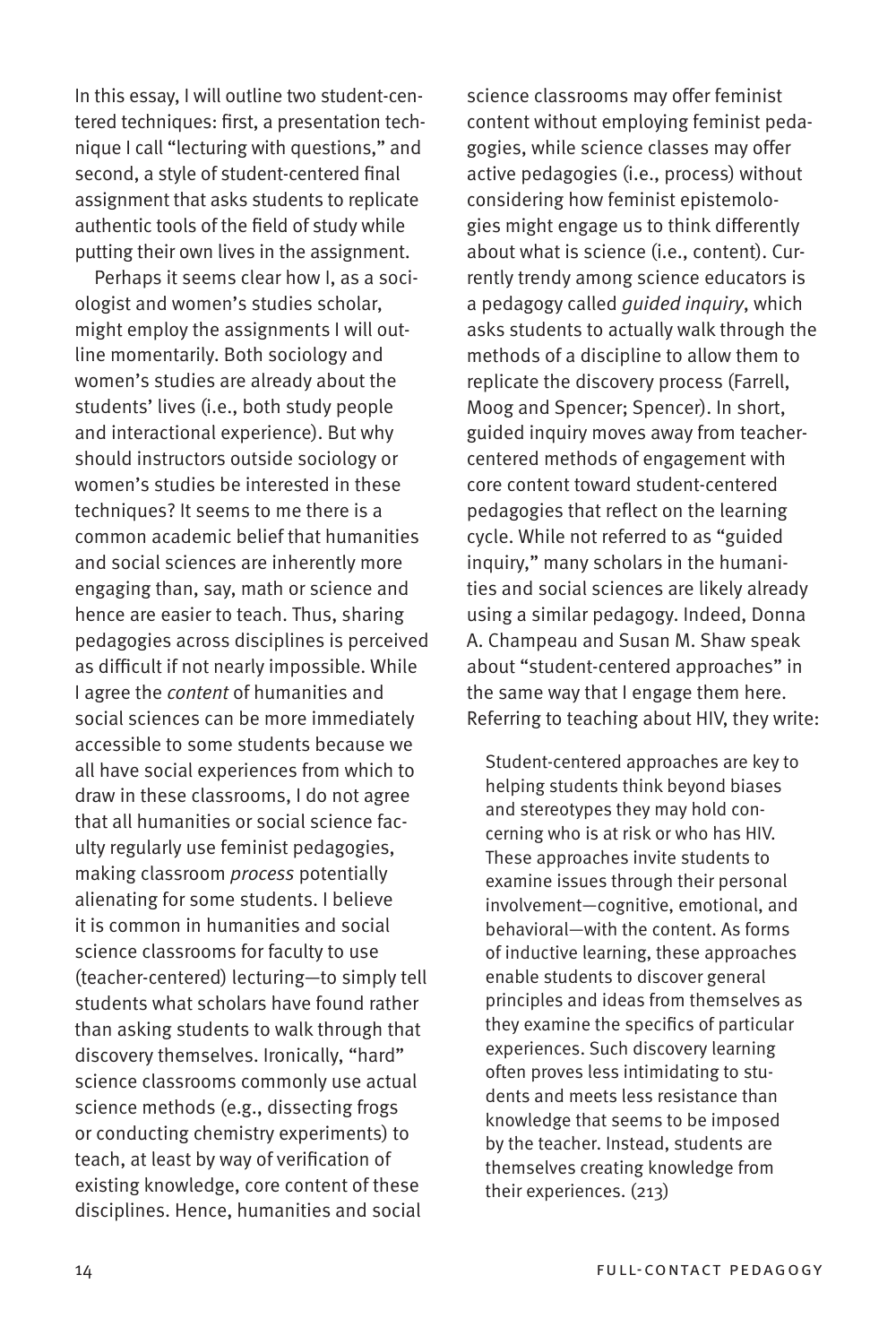In this article, I argue that scholars in all disciplines should employ similar techniques, modified to fit various disciplinary content. My goal here is not to offer a specific assignment or technique but rather to engage faculty in any discipline in what it might mean to be self-reflexive about how to teach a subject area. How would I, as a sociologist, get students to *do sociology* in the classroom, not just talk about the work other scholars have done? How do I incite each student to *be a feminist scholar* as their final assignment? Inspired by the feminist methodology of Mary Margaret Fonow and Judith A. Cook used to organize this special issue, the paradigm I want to introduce is attentiveness to selfreflexivity—to create ways of interacting with students that do not stop at studying what others have studied, but rather put the students in the shoes of scholars using students' own lives as "data" worthy of explanation. My feeling is that personally relevant material will remain with students longer than abstract theories or concepts. Hence, in using the technique of lecturing with questions (a kind of guided inquiry technique) and in using studentcentered assignments, students model the actual disciplinary styles and questions of the work we do academically in ways that allow them to use these ways of thinking in their everyday lives. I have to believe doing is more engaging than learning what others have done. I also believe that modeling the work of scholars in the field allows students a greater degree of self-reflexivity about the material, promoting this feminist goal along the way.

#### Lecturing with Questions

The classroom is an ideal forum for introducing radical ideas to individuals who

may not otherwise be exposed to such critical discussions. As a women's studies scholar and feminist sociologist, I intentionally present arguments that disrupt students' often comfortable, dominant notions about gender, race, class, and sexualities. I actively try to push students to think beyond their comfort levels and allow them a safe space to discuss difficult issues. My intent is not so much to have the class come to one right answer but rather to encourage them to rigorously test their theorizing skills using quality, scholarly materials and to allow students to build their own well-honed opinions while learning about theory-building as a process. I believe an interactive classroom yields much more active results than a lecture style-presentation and that students tend to learn more as a result of speaking the material themselves and through testing each other's opinions than they would if I were to speak at them. My style includes providing them data, theoretical perspectives, or personal narratives, followed by interactive questioning (i.e., "How can we explain that set of data?" or "Do you agree with that theory? Does it seem to explain the issue?" or "Can an overarching theory address the variety of personal narratives that we have read?"). I walk through the ideas *with* them as I facilitate, allowing them the opportunity to discover the arguments for themselves. This is a style much like guided inquiry used in the sciences. Here I outline my presentation style, lecturing with questions, and show how it is similar to guided inquiry common in other disciplines.

Using the presentation style I call lecturing with questions, each "lecture" that I plan is actually a series of questions designed to draw students into the disciplinary issues that comprise a course of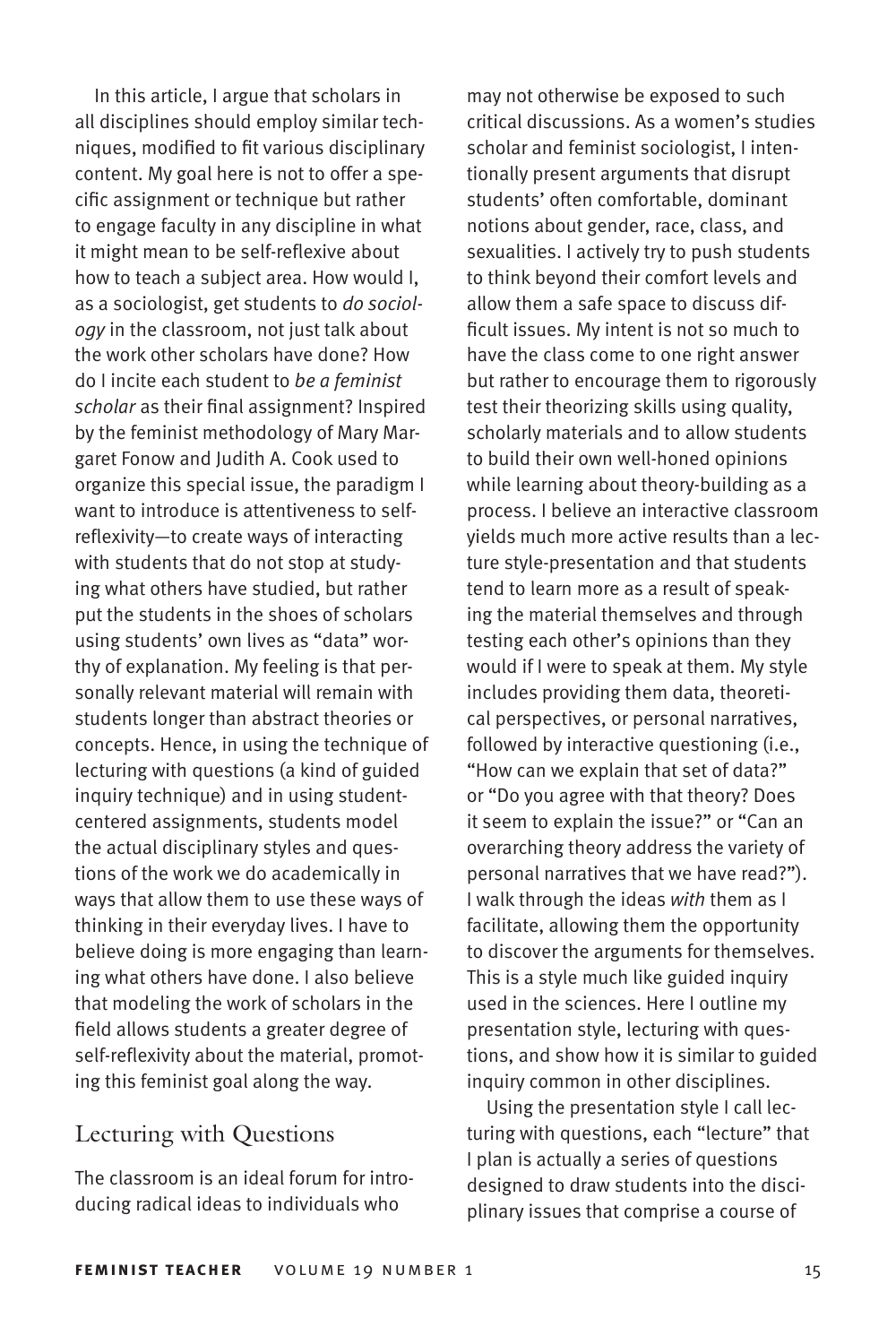study. On the first day, I always ask them: "What is sociology?" or "What is women's studies?" (depending on the course being taught). I then follow with, "why are you here? What do you think you are going to learn in this class?" This line of reflexive questioning lasts throughout the semester. From the first moment, I want them to consider—self-reflexively—what we are doing throughout the course. Rather than lecturing at them, I plan each lecture as a series of questions that organize the disciplinary area I am teaching. For each class session, my lecture notes are organized as a series of these kinds of questions for which I already have in mind the "answers"—that is, I have thoroughly organized the day's topic—but with which I can engage students much more actively than a standard lecture format.

This presentation style could be used for any discipline. For example, a current debate in chemistry is whether matter is comprised of atoms or strings. One might pose the question to students in an introductory chemistry class: "What is the basic composition of matter?" and yet we would likely not expect students to even know how to begin to answer that question. These students are not likely to be nearly well enough versed in basic chemistry to attempt such an answer, but this pedagogical technique leads students down a productive path by introducing the debate about whether matter is composed of atoms or strings following with an important question of methods: "How would you know whether matter is made of atoms or strings?" "How can we investigate this question?" A student may respond with an answer like: "Just look through a microscope," which, although simplistic, allows the teacher to talk about measurement, data, testing, and so on. It

leads us to discuss: How do we as scholars know? Can we as faculty state our work in plain terms such that an educated, lay public (like students) understands conceptually what we do?

Planning the types of questions and teacher response is key. John J. Farrell, Richard S. Moog, and James N. Spencer, as well as David Hanson and Troy Wolfskill, address the types of questions and interactive faculty responses that optimize guided inquiry. They address specific styles of "critical thinking questions" and outline how styles of questions incite more effective and less effective responses. Hanson and Wolfskill particularly outline types of questions that inhibit or limit useful interaction and those that promote useful response. They suggest that "promoting" styles of questions "call for reflection, originate or examine ideas, and process data" (128). This paradigm demonstrates my intent in lecturing with questions. When I ask my Human Sexual Behavior class, "What is sex?", the initial question is almost rhetorical in that I immediately follow with something more leading and less amorphous, such as: "When does it start and when does it end?" This second question allows students to answer more concretely while recognizing that to answer such a question seriously delimits the definition of an activity. These kinds of questions promote critical thinking, under Hanson and Wolfskill's rubric. They lead toward a guided kind of discovery. While I leave it to others to fully define a kind of encompassing rubric for all forms of questions, I want to outline three purposes for questions that I commonly use in my classroom facilitation.

First, I often begin a semester with questions designed to *solve a theoretical problem* or lead students through the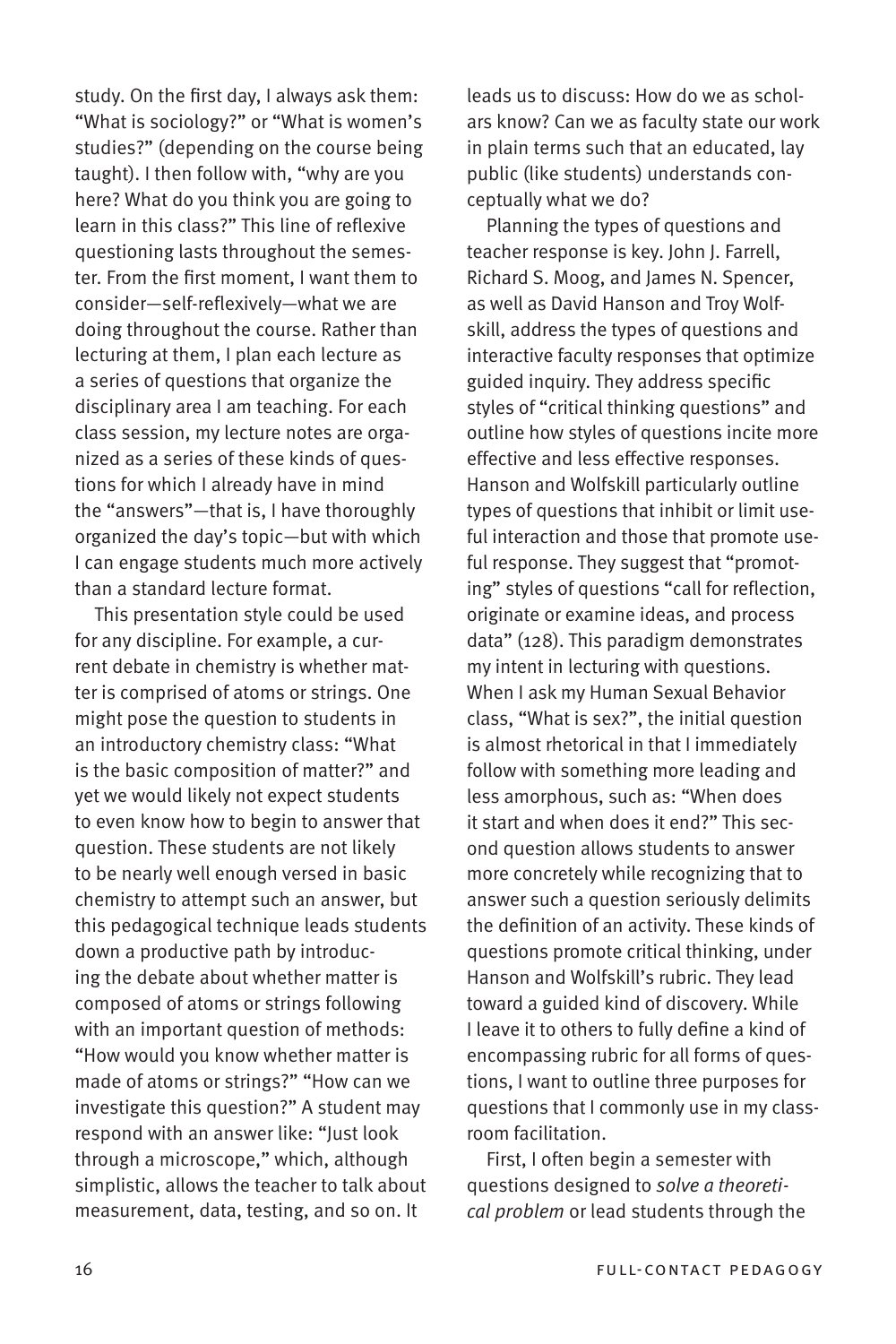development of schools of thought. For example, in a sociology class I might begin with the overarching question of sociology: "How does social order happen?" For a women's studies course, I might ask: "What is a feminist?" or "What defines the group 'women'?" or "How do you know gender inequality exists?" These are the grand questions of a discipline that students will likely not know how to answer but that put their early experiences with a new topic in the largest scope—that is, they begin with "the big picture." Rather than allow students to wallow in unknown territory, I immediately lead them through the thought process of the discipline. If I start with "How does social order happen?" I follow up with a much more practical example of everyday life (i.e., by operationalizing the problem, if you will) with something like, "How do roads get built? Why do we build roads? Why do you agree to park a half-mile from this classroom? Why not just park right outside the door?" As they answer with simplistic answers (i.e., "Because I'll get a parking ticket if I park at the classroom door"), I can push them to recognize the sociological axiom that we participate in an orderly fashion because it is efficient. This leads me to introducing functionalist theory—one of the major strains of sociological theory. In so doing, we move from grand questions to practical, everyday examples to the most simple, first step into major sociological schools of thought. This kind of question is designed to walk them through the history of the development of social thought in very simplistic steps, exposing them to the way sociologists think in the process.

A second style of question that I use intends to *interrogate inflexible public notions.* For most disciplines, there tends to be a kind of simplified public interpretation of academic theories that spread through nonacademic spaces (newspapers, public myth, etc.) and often impede students' learning. In other words, they must unlearn their urban myths before they can understand rigorous academic study. For example, loosely-recognizable versions of Freudian psychology sometimes turn up in movies or in everyday talk overheard among friends, only with applications that would likely make Freud curse. These kinds of everyday knowledges sometimes need to be interrogated to allow students to think more widely about a subject matter. To do so, I plan provocative questions that engage them in their own lives; for example, in a Human Sexual Behavior course, I ask: "What is sex? What counts as sex? When does it start and when does it end?" Because most of my students (even lesbian/gay/bisexual/transgendered identified students!) assume the unmodified word "sex" implies one male person and one female person engaging in one act and one act only with limited implied positions (because that is the semantic definition of "sex" in the everyday world of language), I often need to unsettle this notion in order to be able to discuss a range of sexual practices, identities, relationships, experiences, and so on in order to avoid having them view the study of sexuality in very narrow terms. We cannot begin to learn the literature until we unsettle their inflexible, pre-existing notions. As an added benefit, provocative questions are especially helpful at getting their attention. Provocative questions can be utilized in other disciplines as well. For example, with all the current political debate about climate change, a physicist or geologist might ask: "Is global warming for real?" After piecing through the opinions students may parrot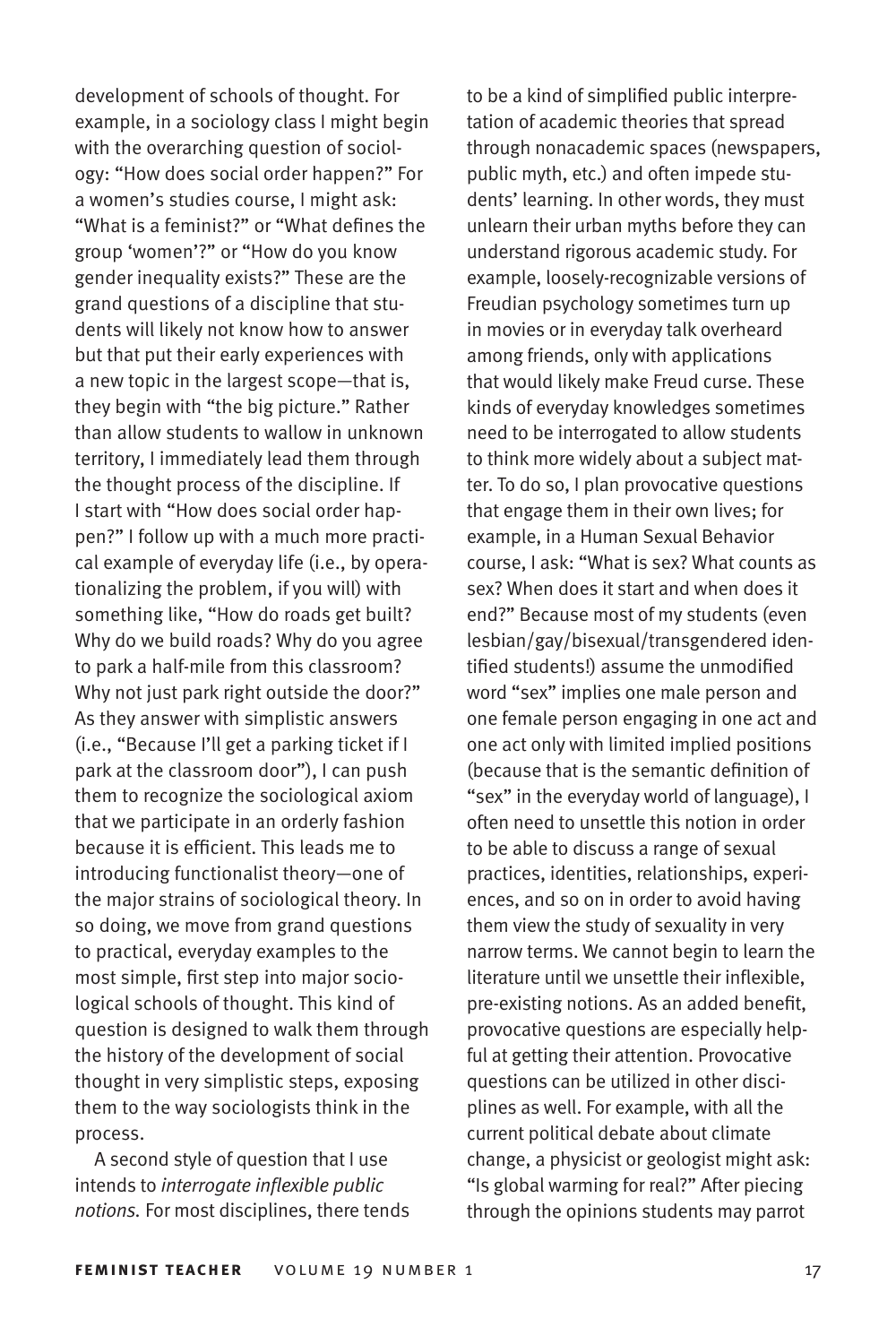from their parents, a political party or interest group, or the most recent editorial in the local paper, an instructor can now push past public debate, which is often partial, political, and not always based in academically rigorous sources, to begin to address the issue as scholars in the field would.

A third kind of question is related to the previous and involves *complicating issues that seem simple.* Public knowledges are often set up as simple binaries ("right" versus "wrong") or imply little complexity such as intervening variables, diverse perspectives, international contexts, and so on. Similar to interrogating inflexible notions, some questions work to complicate, rather than simplify, issues. A classic example from women's studies classes is enticing students to think more complexly about abortion. Few issues are more polarized or polarizing than abortion, so I often begin by asking questions that complicate an oversimplified orientation to only two understandings of this multifaceted issue. I might ask, "Are 'pro-life' and 'pro-choice' advocates addressing the same issue?" This allows me to begin an analysis of rhetoric and critique the notion of a clear and uncomplicated "truth." Rather than providing simple, finite answers, these kinds of questions make the issue more complex, and they allow instructors to talk about various disciplinary approaches to or complex analyses of an issue or question.

I offer these question types by way of giving helpful examples, rather than by way of attempting to create a new taxonomy of questions. There are so many kinds of productive questions that any instructor simply has to imagine ways to creatively introduce the material. However, there certainly are some kinds of questions that lead to unproductive results and frustration by students. Although asking broad

questions to theoretical problems can begin a productive discussion, allowing students to wallow too long in a guessing game can lead to frustration. Questions need to be designed to lead a student through a set of answers, not simply get bogged down in the frustrating game of "guess what's on the teacher's mind." If you plan to walk them through the derivation of a theorem, it is helpful to give hints and directions such that a logical person could piece together an answer. Further, certain responses by the teacher that reduce discovery or critique a particular student should be avoided. An answer of "no" or "that's not right" always shuts down future interest by the questioner and can have a chilling effect on other classmates. Answering the question too fast for the students or asking them to compete over who already knows the material ("Who read the textbook?") creates a hierarchy that limits student interest. The goal is to promote questions that lead with just enough opportunity for response based on critical thinking, not a wealth of prior knowledge, so that students can think through the issue themselves. (Think in terms of solving a riddle, rather than winning the spelling bee.)

Importantly, the questions and debates that organize a particular content area do not change between lower division, upper division, graduate work, and indeed my own scholarship. The questions do not change, only the level of depth with which we engage them. These are the organizing questions of our disciplines. Why not walk the students through them in the way scholars do?

What I am suggesting here is not that students can reinvent the discipline or that we should abandon core concepts of a field. Rather, I am suggesting we con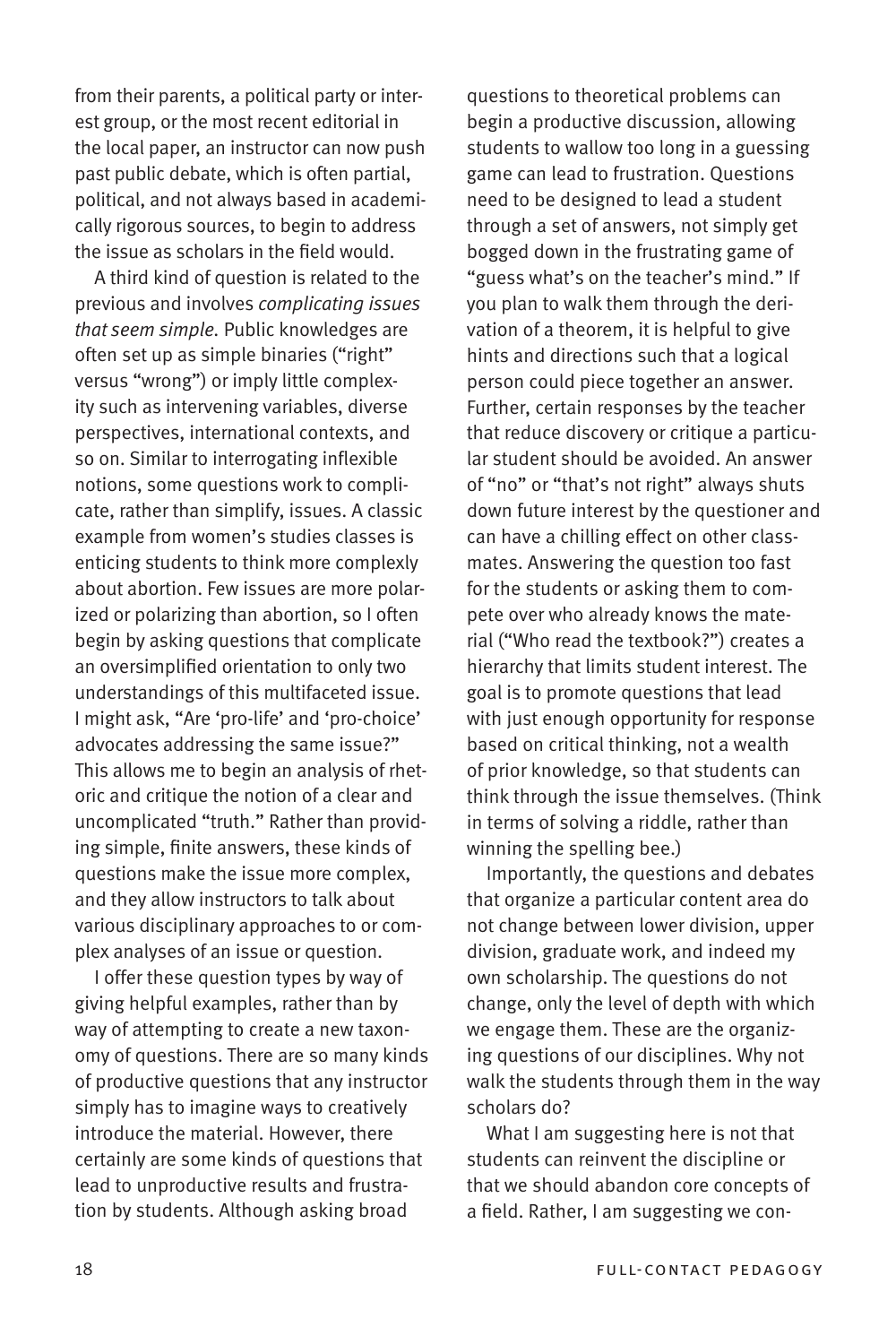vey those concepts and recognize open debates in the same manner that holds our attention as experts in those fields through discovery and debate. This does not imply that we are no longer teaching core concepts on which the students will be tested, but it does recognize the manner in which academic research is actually completed—through styles of discovery and contextualizing, ongoing, unresolved, and sometimes destabilizing debates. In essence, instead of telling students the answers, we ask them how we might come to the answers and work through the critical issues together. Further, this style of presentation demonstrates for students that, for each discipline, the curriculum is always based on a tension between core concepts and ongoing debates that destabilize those very concepts. At a very basic level, it models our work and exposes the fluidity and participatory nature of knowledge construction by way of inviting them into the process rather than assuming they should be excluded from it.

In terms of classroom process, I always strive toward exercises and questions that are attention getting and that they might answer from their own experiences—so they might participate. Perhaps the ability to use provocative questions is a disciplinary advantage for a sociologist who teaches about sexualities, but I do believe teachers can strive toward meeting students in their own lives as a means to engage them (a subject addressed in this volume as use of "situation-at-hand"). For example, if the local industry happens to be mining, perhaps a science class might organize exercises or topics around mining, a subject about which they may already know something or at least one that seems locally relevant.

As part of planning the "lecture," tim-

ing and student experience may become key issues. I very clearly stage my lectures for timing in which I plan video clips, short exercises, or transitions from one "question" topic to the next to maintain students' attentiveness. During long class periods, I will plan to get them together in small groups to get them speaking to each other to answer the questions I pose. Small group discussions provide for the students a context to learn and an interactive experience to which they can later refer. Further, it may be important to introduce an idea or provide them with an "experience" with a video clip. Teaching at the undergraduate level, I am constantly reminded that students' adult memory is approximately twenty-four months. Hence, many have much less life experience than my own peers. In certain cases, I can utilize exercises to, in a sense, provide them with that social experience. Using video clips as "data" can center a topic or provide this kind of "experience." (For example in my first semester teaching I referred to Ayatollah Khomeini as an example of a charismatic ruler. My students' blank faces reminded me they had not yet been born when the Iranian hostage crisis was taking place. Hence, to use this example, I might need to use a film clip about the issue.) But students' own experience, inside or outside the classroom, is key to this form of learning. When presented with this kind of line of questioning, they can piece through it logically with the concepts the teacher has offered and the "experiences" they brought with them or those that were offered in the class. In this way, they walk through the ideas offered in class like a decision tree, participating as though they had each thought it originally.

It sounds simple, but as a way of actively reflecting on the substance of a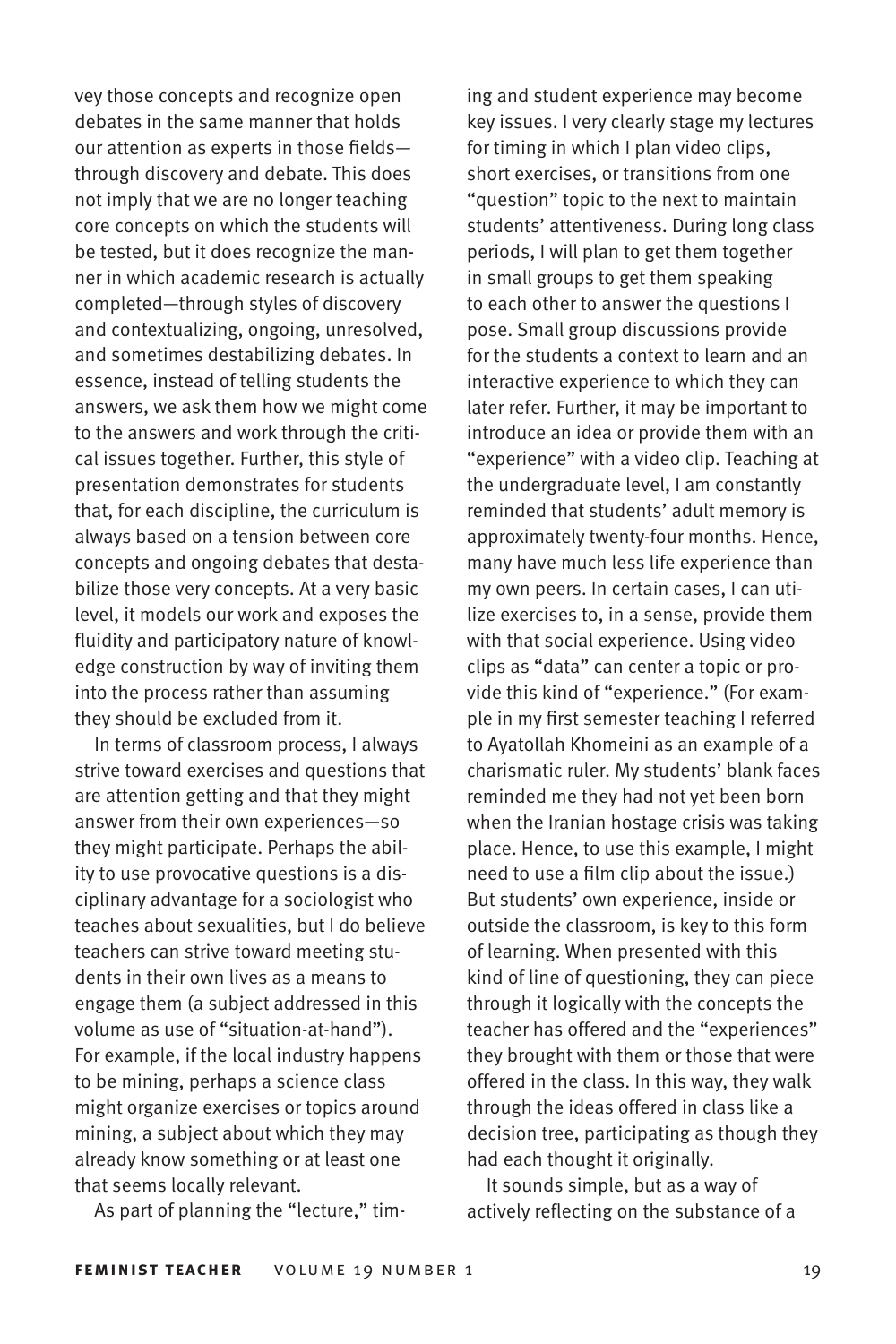topic, I believe lecturing with questions helps faculty concisely organize content, and it can be a very helpful mechanism for engaging students self-reflexively. By organizing each lecture as a series of questions for students to engage in the classroom, faculty can accomplish the feminist goal of giving students voice in their own learning process, as well as accomplishing the disciplinary goal of walking students through the actual questions that scholars in each field grapple with in academe. In this way, students have the opportunity to become intimate with the knowledge targeted and replicate the knowledge production process of open scholarly debate.

I believe lecturing with questions accomplishes at least six goals. First, this method attends to the major questions and debates that organize each discipline. In a very realistic sense, this method relates the substance and concerns of scholars within that discipline. It provides the major debates and developments within the construction of knowledge for a given system—as the scholars would have approached it. The method of lecturing with questions is not discipline-specific. Each discipline and interdisciplinary area of study is organized around a central focus or kind of academic project. Using a standard lecture technique, we tend to avoid teaching this project, instead only giving a status of the disciplinary knowledge at the current moment. This not only avoids modeling the disciplinary practice but also highlights the faculty member's knowledge more than the student's process of learning. It is perhaps parallel to engaging in a home repair project and asking your daughter or son to sit quietly by handing you tools while you fix the problem, rather than using the opportunity to teach a child how they might fix a future

problem. In this example, the child learns the names of tools but not how to use them. The idea of lecturing with questions is to walk the student through the kinds of questions and debates that organize a discipline so that they might also understand the logics that developed current theory. Rather than learning only the status of a discipline, they also learn its history, at least to some extent, and how to think like a scholar.

Second, lecturing with questions uses an interactive method. Consistent with the classical pedagogical style that Paulo Freire and bell hooks champion, students' participation is paramount. Lecturing with questions does not convey the "banking system of knowledge" (Friere) and moves toward a feminist pedagogy that encourages dialogue and interaction in the classroom rather than uni-directional lecturing (Chow et al.). That is, knowledge is not seen as a finite set of ideas that must be given from an instructor to a recipient student (via unidirectional means—lecturing). Rather, knowledge construction is conveyed as an active engagement of inquiry for both scholars and students. In short, I am not talking at them, but rather talking with them—often simply conveying existing knowledge but potentially in some instances also co-constructing new ideas.

Third, lecturing with questions allows students to imagine themselves as the original authors of these disciplinary ideas and thus perhaps have a greater likelihood of buying into them. Although all of the questions one uses in an undergraduate setting have been asked before (in essence, one is teaching an existing set of ideas), the students interact with the ideas as though they actually thought them up. I find that students are much more receptive to ideas they believe they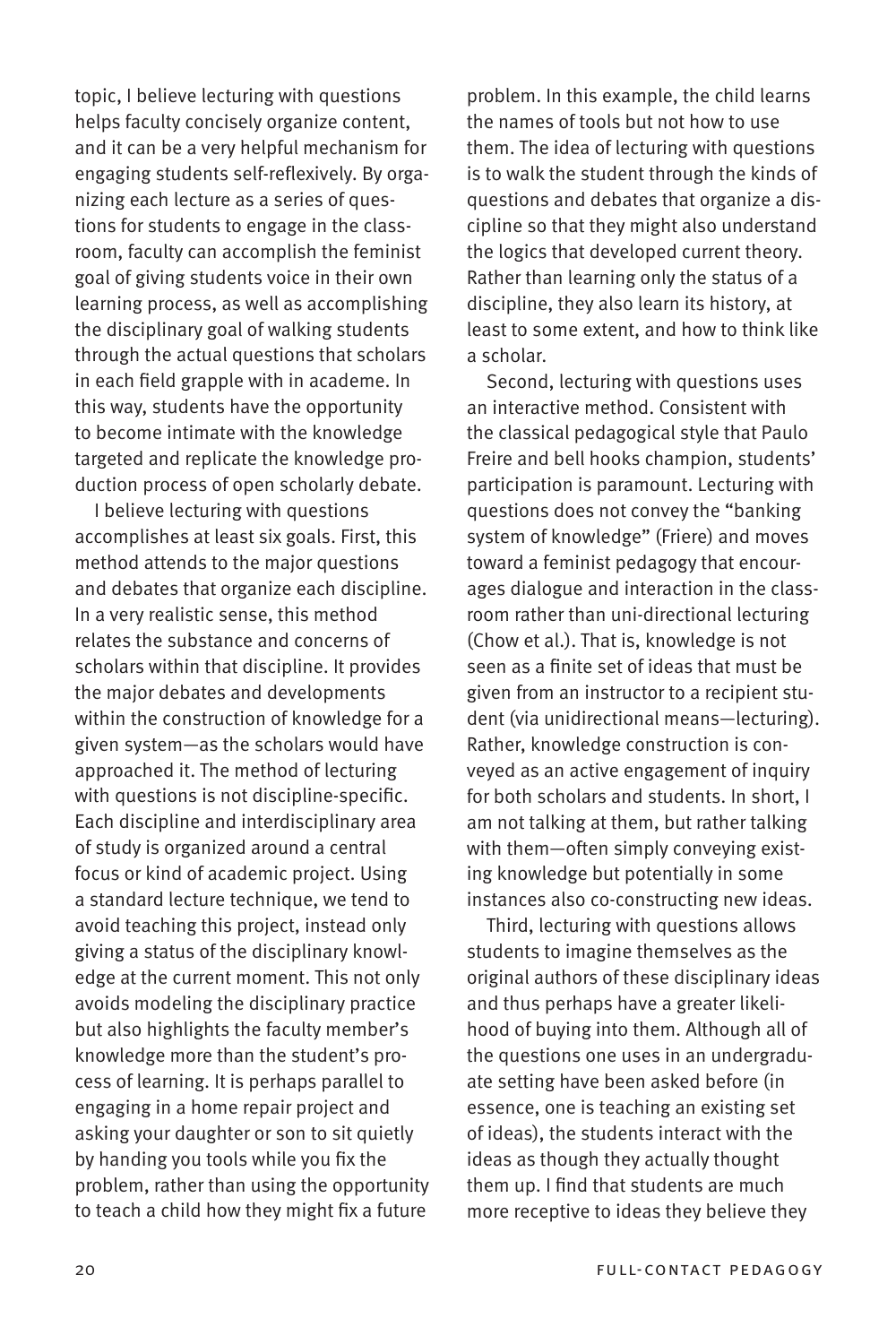initiated, even if those were in fact the very substance of my own lecture notes. Hence, the ideas feel like their own, a process students often find empowering (Middlecamp and Subramaniam). Further, cognitive studies models of education have demonstrated that "the best methodology to enable students to grasp and retain a concept begins with an exploration or data collection" (Spencer). In other words, the notion of guided inquiry recognizes that students learn well by proceeding through steps in a learning cycle, not simply by being told concepts. According to guided inquiry, the learning cycle is most effective when it begins with exploration and only as a second step involves defining terms. Hence, most lecture formats skip the first critical step of engaging exploration—that is, questioning.

Fourth, lecturing with questions teaches students reflexivity. They must examine what they think about an issue, a type of organizing logic, or a theorem. Do they agree? In other words, it teaches them to critique epistemologies, which is not an easy task. Indeed, this may be the purest example of teaching critical thinking skills, which I understand to be one of the clear mandates of all disciplines.

Fifth, but just as important, this method keeps students awake and focused. They are much more likely to stay engaged with an interactive method than a method of direct lecture.

Last, and perhaps a source of personal motivation, it allows instructors to reflect regularly on the purpose and goals of their academic pursuits. Developing questions gives one regular cause to reflect on one's own understanding of the area of study. As I mentioned above, the core issues of a discipline—the questions—do not change as one ascends through the

hierarchy of the academy. What changes is the depth with which we attend to these questions. So, for example, if the question, "How does social organization happen?" is offered up to the undergraduate classroom, one might offer a ten-minute elementary response that focuses on critical reflection in everyday life or popular culture, one which only scratches the surface of a two hundred-year long study. For example, you might ask students, "Why do you park half a mile from this building?" This question illuminates a surface-level discussion of key sociological concepts like social control or the functionalist theory of interaction. A simple everyday question leads to simple sociological analysis. For a graduate student, the question of how social organization happens may be posed similarly, but the response moves toward epistemological concerns and perhaps organizes an entire semester. For example, the debate might tend toward a debate between schools of thought so that students might answer, "because hierarchies of power exert pressure on our lives" or "because people work together to accomplish order," where ultimately the class debates epistemologies of beliefs about the nature of power. In each case, the class addresses the same question but with very different levels of depth to the analysis. For a faculty member, it is a life's work to take a position on the very same question, maybe even changing one's response to it mid-career. As such, the undergraduate classroom becomes a place for constant reflection for faculty and graduate student instructors alike.

In my own case, I often find undergraduate classroom teaching does little to help me advance my research because the level of competence of students is clearly behind the level of a faculty member (in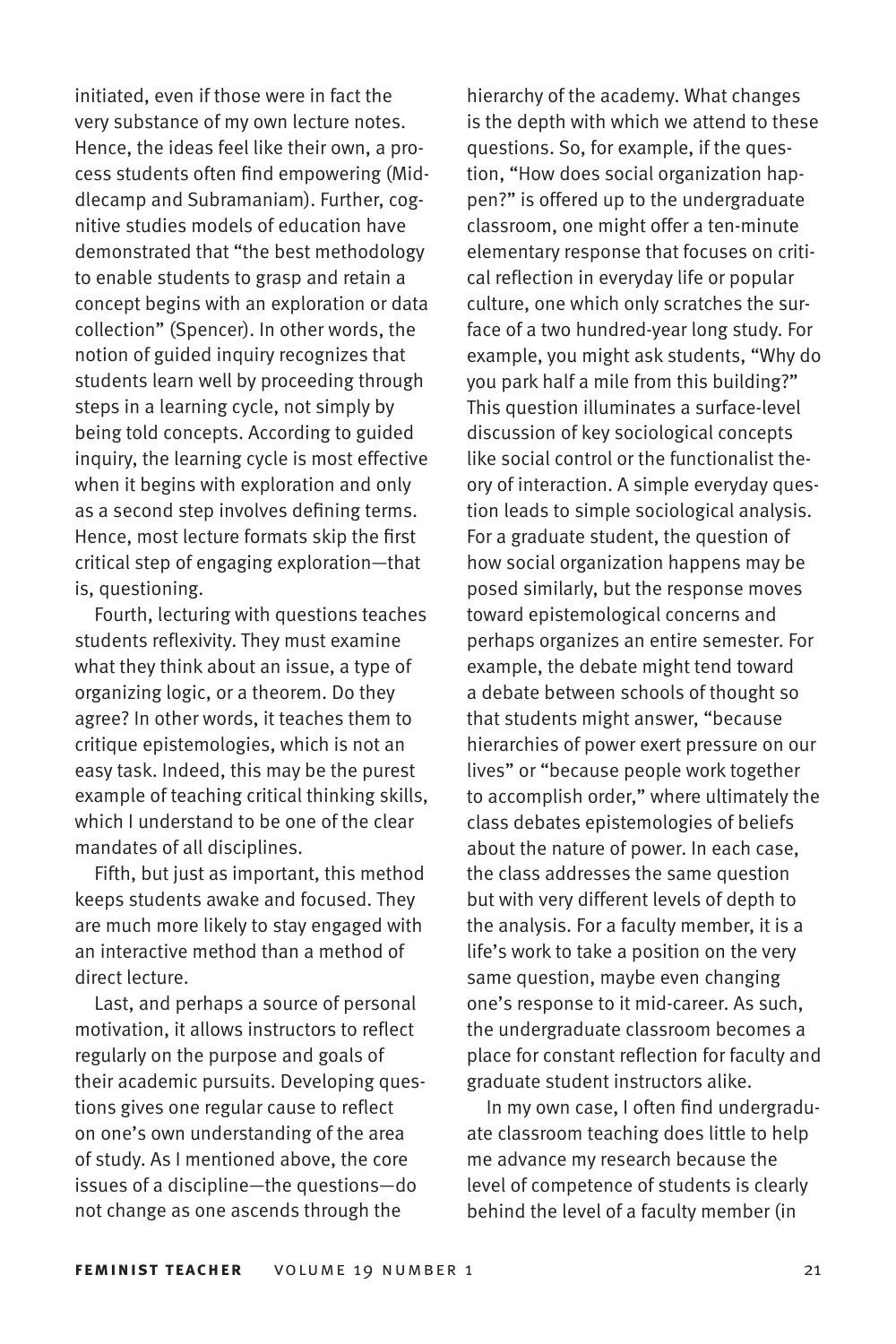fact, by definition, given that the faculty member is giving instruction for this purpose). Graduate teaching may offer more enhanced opportunities to engage my scholarly mind but also becomes somewhat repetitious over time, starting from scratch again with each new class in each new semester. Indeed, I have read many articles considered classics in feminist theory multiple times to accommodate each semester. While undergraduates reading the article for the first time may be traveling at what seems like an infant's pace to me, I learn more about that classic piece each time *when I focus on reflexively understanding its place in the discipline*. The point is that lecturing with questions is modeling good scholarly behavior for myself as well. I learn something each time I teach a subject (again!) because constructing the lecture in this way gives me opportunity to see connections that the undergraduates and maybe even the graduates will not yet see but that I am pushed to reexamine and reconnect. Not only is this often helpful for my writing, but it keeps me awake. I feel more engaged, as though teaching is not something to be gotten past to get to my own writing or research, but as a useful process for organizing my own thoughts. For example, if I have recently read new literature in my field and then read a classic piece, it might occur to me only then that the classic piece uses hints of that literature, which I would previously not have noticed prior to reading this new literature for the first time.

This pedagogical technique hones my debate skills as well. Lecturing with questions is harder than it might seem. Students often come up with fantastic answers to questions that are fully outside the scope of the disciplinary area being

taught. I often find myself on my toes to direct the conversation clearly and effectively. I am forced to not only know the answers but to also know why they are more appropriate for this area of study than other responses. It is much harder to offer up a broad question than to simply provide the answers of a discipline. Further, this method can become a nonhierarchal means of classroom control. Because I often ask students to interact with me on familiar rather than formal terms in order to increase their comfort and entice them to speak, periodically my competence as a faculty member is challenged by a student. While I could invoke the standard hierarchies ("Call me Dr. Crawley" or "Speak only when I call on you"), I find it much more effective to simply invoke the jargon and a strong argument when challenged, demonstrating that while I am a nice person to chat with in the class, I also deserve their respect (and classroom order) because I know what I am talking about. Students tend to respond with greater respect for my knowledge than my title or my institutional power when I am called to cite my sources, make convincing arguments, and succeed in convincing a public that I deserve my "station." As a result, my debate skills within my specialty area stay quite focused and honed.

This is also the source of greatest pitfalls with this method. To use this pedagogical approach, one must be prepared for almost anything. It invites a debate. It calls for a variety of responses. As a result, it is very important to be well prepared and to construct questions and examples that call for specific answers (leading questions, if you will). Students only become frustrated if the questions are so broad as to give no hint of direction.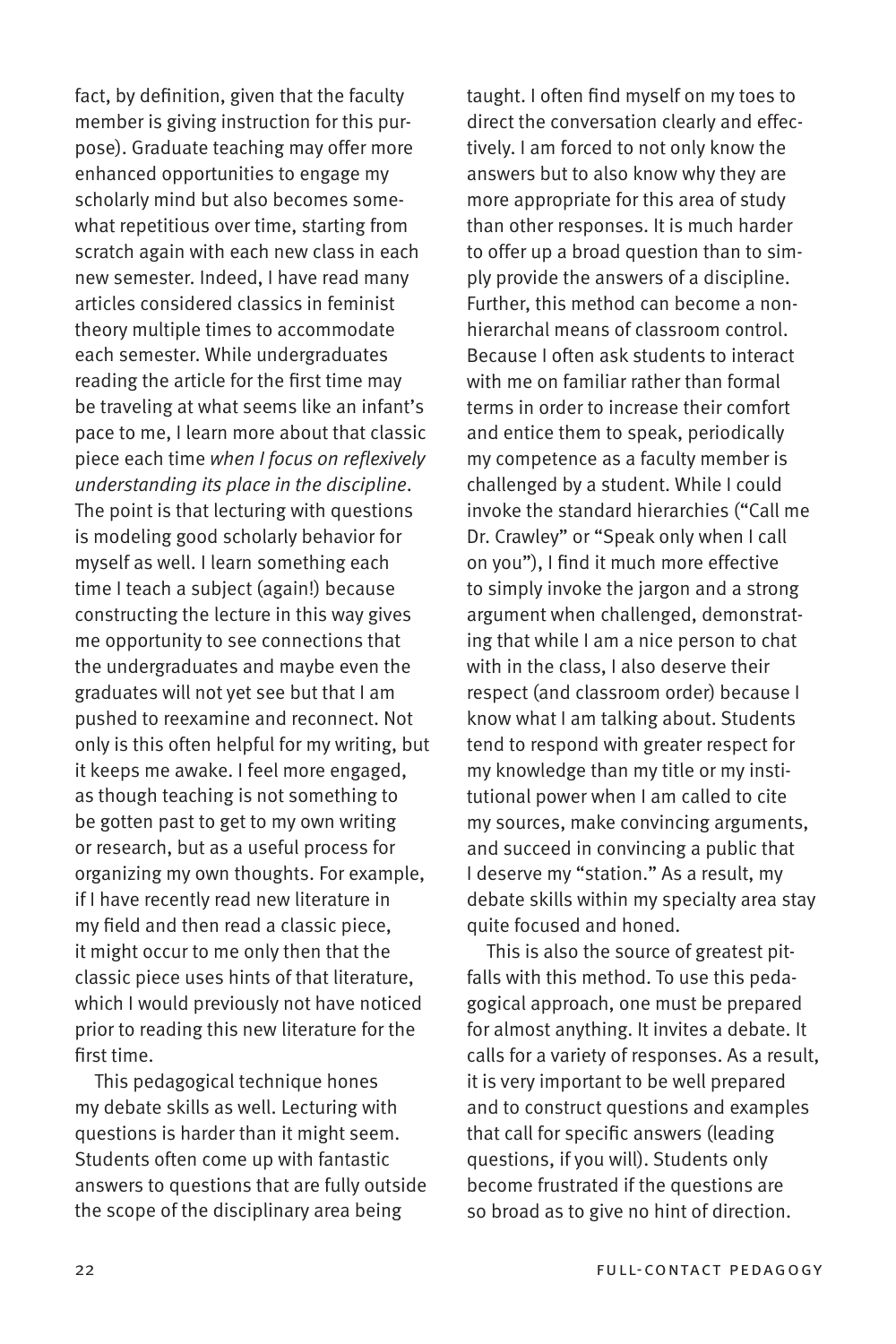Also, the goal of the pedagogy is to lead students through a specific line of thinking, so the questions must be intentionally directive, not too broad or vague. It is not intended as a guessing game, but as a logical line of thinking organized by specific questions, designed to invoke that line of thinking. As an example, one course that I regularly teach is Human Sexual Behavior, the large, interdisciplinary, introductory course on sexualities that covers everything from anatomies to cross-cultural analyses of sexual practices to ethical reflections of moral questions. Although we base the course in scientific studies of sexualities, students often forget this due to both the interdisciplinary orientation of the course design and my pedagogical style. Students will ask for sexual performance tips or relationship advice or the "right" moral response to an ethics question. I must always be prepared to reorient such questions to the disciplinary, usually scientific, focus of our topic. (Elsewhere I have written about the challenges of teaching this course, as have others. See Myerson et al. and Davis).

In short, opening up a topic with questions tests one's skills as a facilitator to keep the issues on topic as well as to keep order in the classroom. Inviting participation invites rule breaking from the standard classroom etiquette. While this is part of my goal—to have the students actually speak the lecture—it requires more skill than simply invoking traditional classroom practices. Sometimes even the most honed skill can lead to a bad day in class if students refuse to be corralled on an issue once they are offered a chance to share their ideas. The key to directing the issues and to keeping classroom order is to be prepared. Walk through the questions and ideas methodically. Be prepared for missteps and have answers to your questions in your notes. You must know why your direction is an accurate explanation of your discipline's focus as well as why other answers may not follow the logic of your discipline. It is a bit of thought preparation, but I think well worth it.

#### Student-Centered Assignments

I am not the first person to offer the notion of student-centered approaches as a pedagogical tool (Champeau and Shaw; Farrell, Moog, and Spencer; Spencer). In women's studies, journals are so common a pedagogical tool that it would be hard to attribute from whom the idea was inspired. My goal here is to demonstrate how inventing your own style of final assignment might authentically engage tools of the discipline and the circumstances of a student's own life. As such these assignments become a tool for student's own reflexivity. Similar to the goals of lecturing with questions as a classroom presentation style, studentcentered assignments focus on requiring students to think self-reflexively about the relationship of theory to themselves. Having reflected on pedagogy, one of my graduate students, Heather, outlines the importance of self-reflexivity as follows:

When the idea of self-reflexivity is brought into the classroom and put into practice through engaged assignments and projects, I believe there is a crucial "turning in" that occurs, in which students begin to thread the theory into their lived experiences, in which they see how the topics they're studying arise from and play out in their lives; there is an effective bridging of the distance between lived experience and academic theory. In setting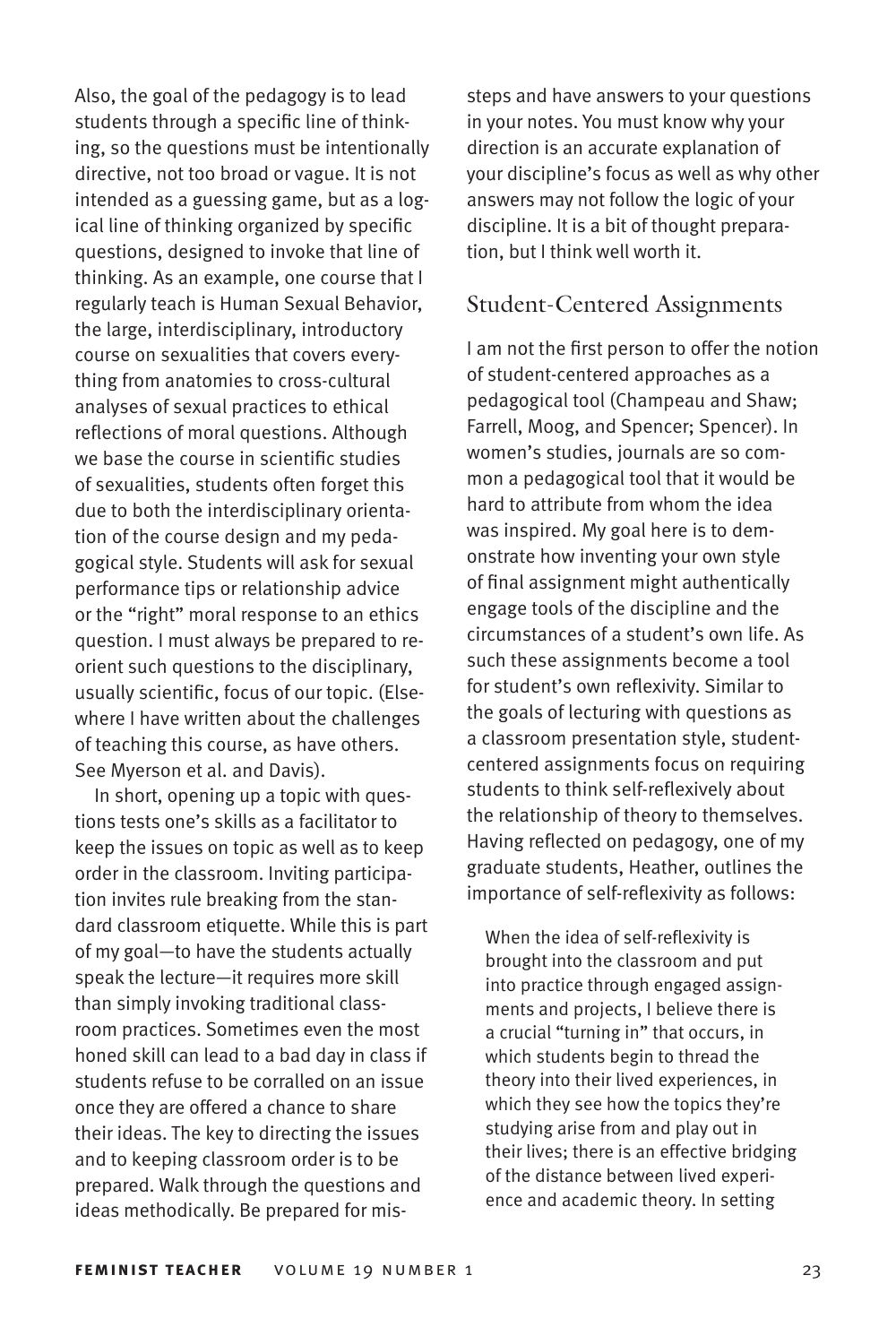one's experiences within a theoretical framework, and vice versa, the student engages fully with the topic at hand. As an obvious example, it is well and good to introduce students in a women's studies classroom to the conceptual framework of privilege and power disparity, but if it remains an externality, something that shapes other lives in other locations, the meaning doesn't take root. They remain simply concepts, and often unnavigable ones at that. I use the examples of power and privilege because they are incendiary fodder in the classroom and, often, students react defensively. However, to turn it inward, to write one's life as it is impacted by a variety of factors, brings those concepts, literally, to life. (Heather Curry, MA student, women's studies)

In my classes, I have devised two final assignments to engage just that. Here I will outline autoethnography and "feminifestos" in place of the standard final research paper. I offer these, not as the only way to structure final assignments, but as examples of "doing" a disciplinary style of work as a final assignment.

A few years ago after experiencing great frustration about having an argument to make but no "data" with which to style this argument, I wrote an autoethnography about my own gender experiences. In doing so, I followed the sociological contributions of Carolyn Ellis, who is perhaps the most well known proponent and originator of autoethnography. The experience of writing it was both intellectually enriching and personally challenging, and that article remains a favorite of my own work. What then is autoethnography? My argument is that autoethnography is the opposite of autobiography. Autobiography is usually about famous people and reveals the

read an autobiography of Madonna so we can access the gory details of the not-sopublic part of her grand life. Autoethnography is the opposite. It is a theoretical paper with a sociological analysis in which I, not some generalizable sample of an abstract population, am the data. What makes my life useful as data, unlike Madonna's life, is that I am "nobody." This suggests my life could be exemplary of many people's common experiences (Crawley). Autoethnography works best when it evokes a common experience that a researcher could not learn without embodying it. It is the ultimate in what anthropologists call "going native" because you already are. The goal of this approach is to "extract meaning from experience" (Bochner 270). It is deep self-reflection *and* systematic sociological analysis of the social order of one's life generally organized around a particular topic being theorized. As such, autoethnography is best organized around theoretical issues, not chronology, and theory should be implicit throughout. It is best to avoid simply narrating the events of one's life from the beginning, but instead recall the relevant memories that flood back frequently when thinking about a topic—the memories that resurface often and won't go away. I argue these persistent memories are persistent because they are relevant to our everyday worries and everyday theoretical analyses of our own lives. Most of us are just waiting to theorize our own lives and experiences. Autoethnography is a tool for accomplishing this. For this kind of classroom assignment, my favorite style of autoethnography proceeds with writing "scenes" where the autoethnographic part is set in as "data" followed by analytical responses (i.e., the "theory") to those

intricate details of their individual lives. We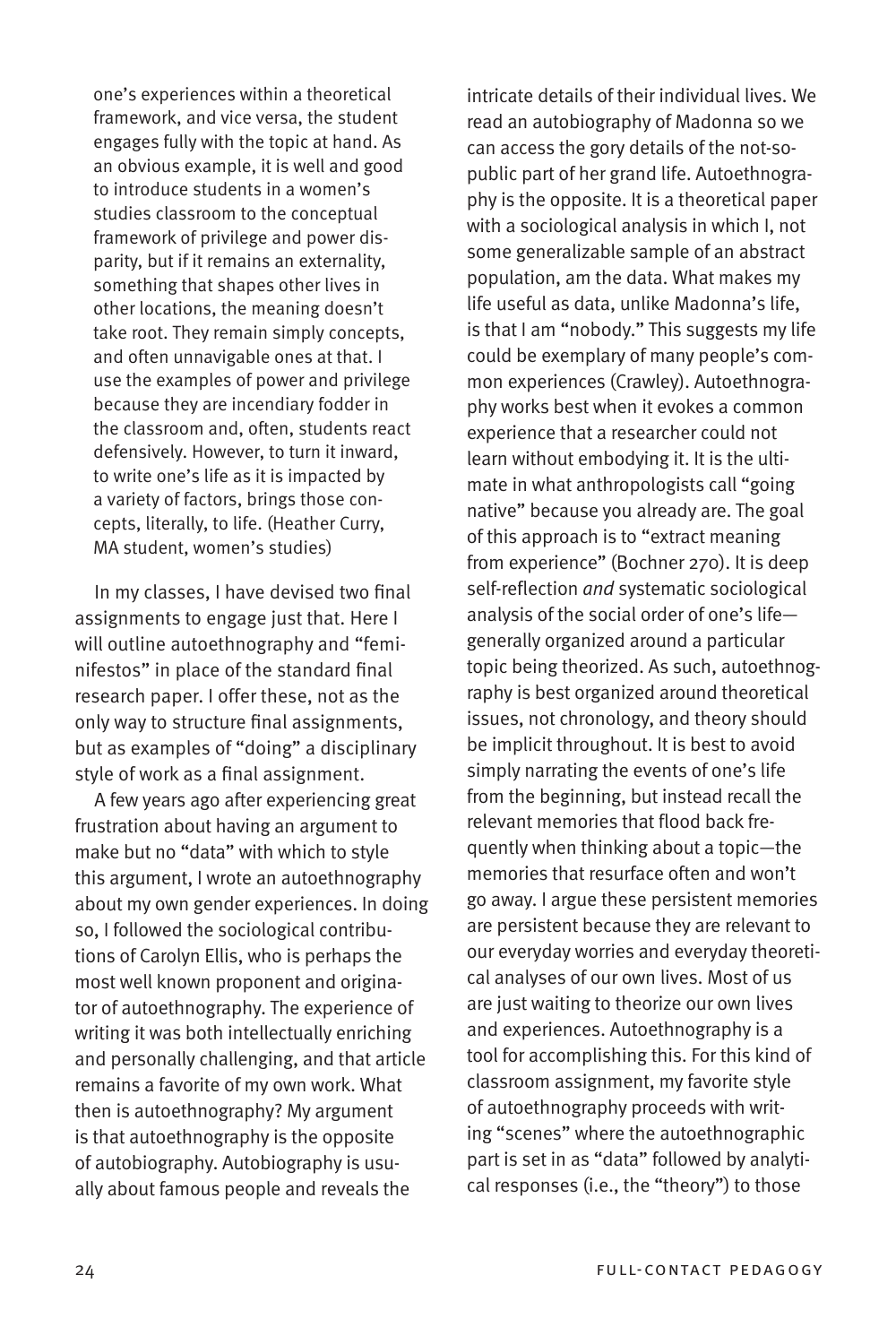scenes.<sup>1</sup> It is my favorite style because it is easy to explain to students and is roughly similar to a style of paper with which they are already familiar (i.e, "data" separated from "theory"). The scenes and responses are woven together like a theoretical analysis, not in the chronology of a life. In this way, each of us can theorize a class-based, racialized, gendered, and so on, theory of social organization. Indeed, this is what makes autoethnography feminist because the "point of creating autoethnographic texts is to change the world" (Holman Jones 765) by giving voice to our particularities and experiences.<sup>2</sup>

In essence, autoethnography is a sociology research paper in which I am the data. All other components of it operate similarly to writing a final research paper, including formulating a theoretical framework and constructing an analysis around the data. You can imagine that students are more compelled by this assignment than by say, theorizing mortality and morbidity patterns of eighteenth-century American immigrants (unless, of course, one is particularly compelled by demography or eighteenth-century immigration is part of one's own family story). This style of theorizing allows one to put one's own experience at center and fully reflect on social theory from a very personal place.

Although it is easy to provide my own arguments for the use of student-centered assignments, I have been told by several former students that they were particularly gripped by these assignment styles. As such, I asked a few students to briefly explain their experiences with the two types of assignments I describe here. Below, Julie offers her experience of writing her autoethnography for a Queer Theory class assignment:

My autoethnography centered on a visual image of how the women in my family hold hands, how we must hold hands, and how we must hold the hands of men. Through the writing of my autoethnography, I wove queer theorists and feminist theorists into the story of my life and the lives of all the women in my family. I was able to better understand why we made the life choices that we made and the consequences of those choices. Although I had read faithfully each week and completed all assignments and I had participated fully in all classes and discussions throughout the sixteen-week course, nothing moved me like the writing of that autoethnography. In that one place the theories that I read and thought about had application to my life and relevance to what I lived. In that one assignment, that I cried and raged through, I understood the women in my family and how our subject position had produced few choices available to us other than the position of wife—dependent, Christian, straight, and married. I understood why the women in our family never leave the men they marry no matter what. From that place too a path of liberation was visible. (Julie Dumois-Sands, MA student, women's studies and Africana studies)

Similarly, Chelsea offers her experience of writing autoethnography for a different Queer Theory class:

Writing the autoethnography left me with a rich understanding of the relationship between theory and lives and why theory is written—to experience what theorists aim to explain in the very production of theory. These were not easy assignments to complete as they challenged me academically and also emotionally as I was discovering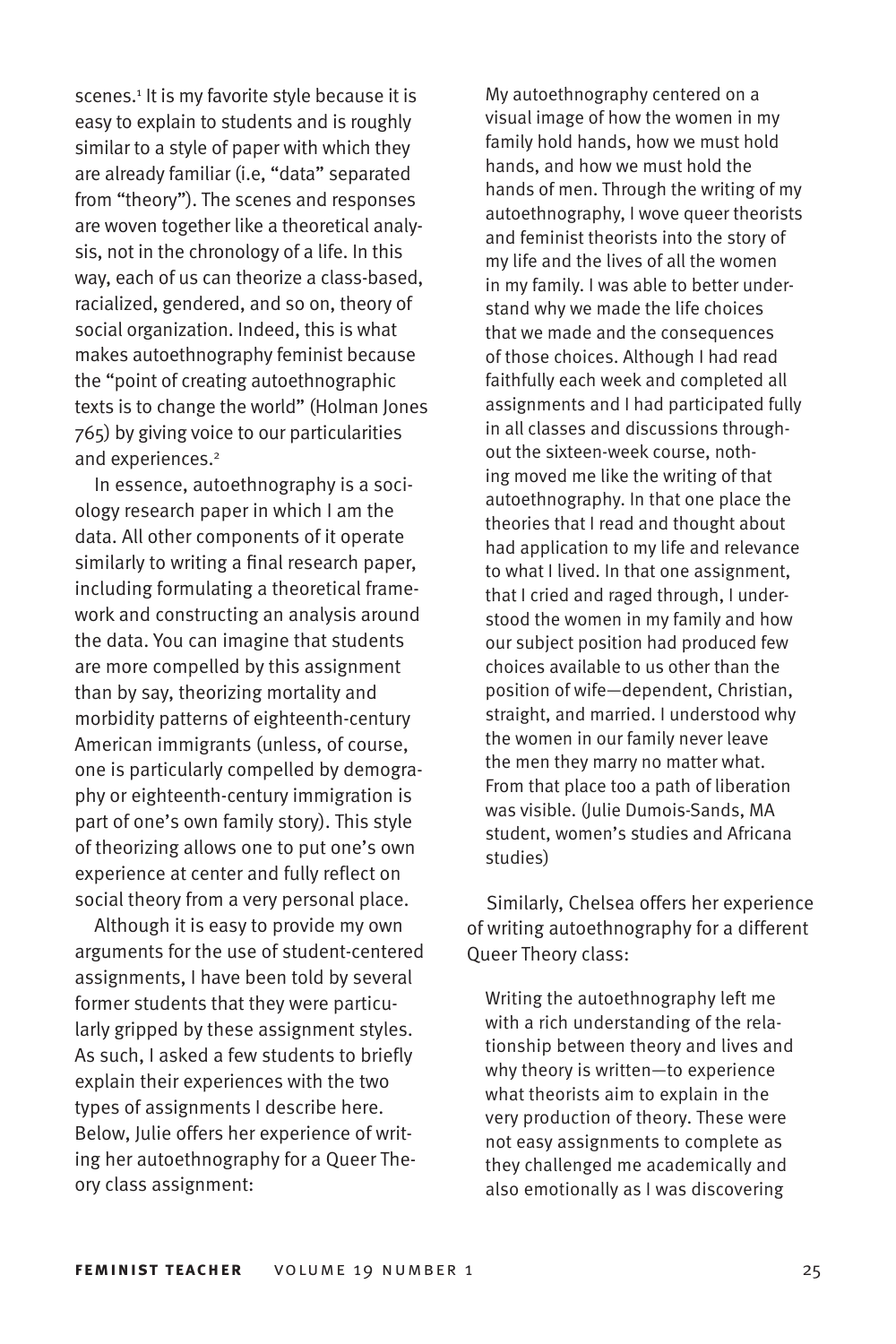my autonomy as a student, individual, and scholar. One of the most amazing aspects of this assignment was the entrance of my voice amongst theory and other published scholars. Writing left me with a powerful sense of fluidity and transparency, wondering who I was yesterday and what I am today, while leaving absolute space for the possibility of tomorrow, initiating a relationship with theory not as static, but, much like myself, a multitude of meanings and possibilities. (Chelsea Tanner, MA student, women's studies and communication)

Not all disciplines could use specifically autoethnography to address the goal of having students model both disciplinary work and self-reflexivity, but there are options to attain something similar with disciplinary nuances. As Donald J. Wink describes later in this volume in an article on engaging student involvement in chemistry classrooms, a teacher might ask students to journal about their experiences of completing their more standard disciplinary work. This provides the student an opportunity for self-reflexivity while providing the faculty with a wealth of knowledge about the effectiveness of how the students are meeting the material. Another option is to model a standard core content assignment but to use local examples for investigating that content. This option pursues the notion of utilizing the situation-at-hand as we outline in the introduction and as Catherine Hurt Middlecamp and Kristina R. Knoll address in their articles. The goal is to draw on students' local knowledges or personal interests to engage the subject addressed. For example, a political scientist might connect a local industry to world politics or an ecologist in South Florida might use

the Everglades as the example, connecting local resources to global issues and core disciplinary content. The point is to be creative in engaging students' interests.

The second style of student-centered assignment I have used is having students write a manifesto. In teaching Classics in Feminism, I had been frustrated that students were resistant to writing in a polemical style that was common several decades ago. For the unfamiliar, second wave feminist writings (approximately during the late 1960s and 1970s women's rights movement) were commonly characterized by a strong political voice and theoretical analyses of the condition of women written in everyday language, often by nonacademic people. I liked the style because it was a strong paradigm for developing student voice and because it values and promotes social theorizing related to but often outside the academy. Although the content of such pieces were often radical and perhaps impractical, they did encourage students to be passionate about the issue of their focus. I had been lamenting that students no longer write manifestos, with strength of voice and commitment to issues. "Aha," I thought, "I should have them write their own manifesto," by way of having them develop their theoretical analysis of an issue about which they are passionate while also developing a strong voice.

Students responded with immediate reflexivity. They argued that in a Classics in Feminism class we should not be writing "man"-ifestos; we must call them something less androcentric. We debated what to call them as a class and settled on calling the assignment a "feminifesto." Wonderful! The assignment had already invoked reflexivity about theory and the project to be accomplished.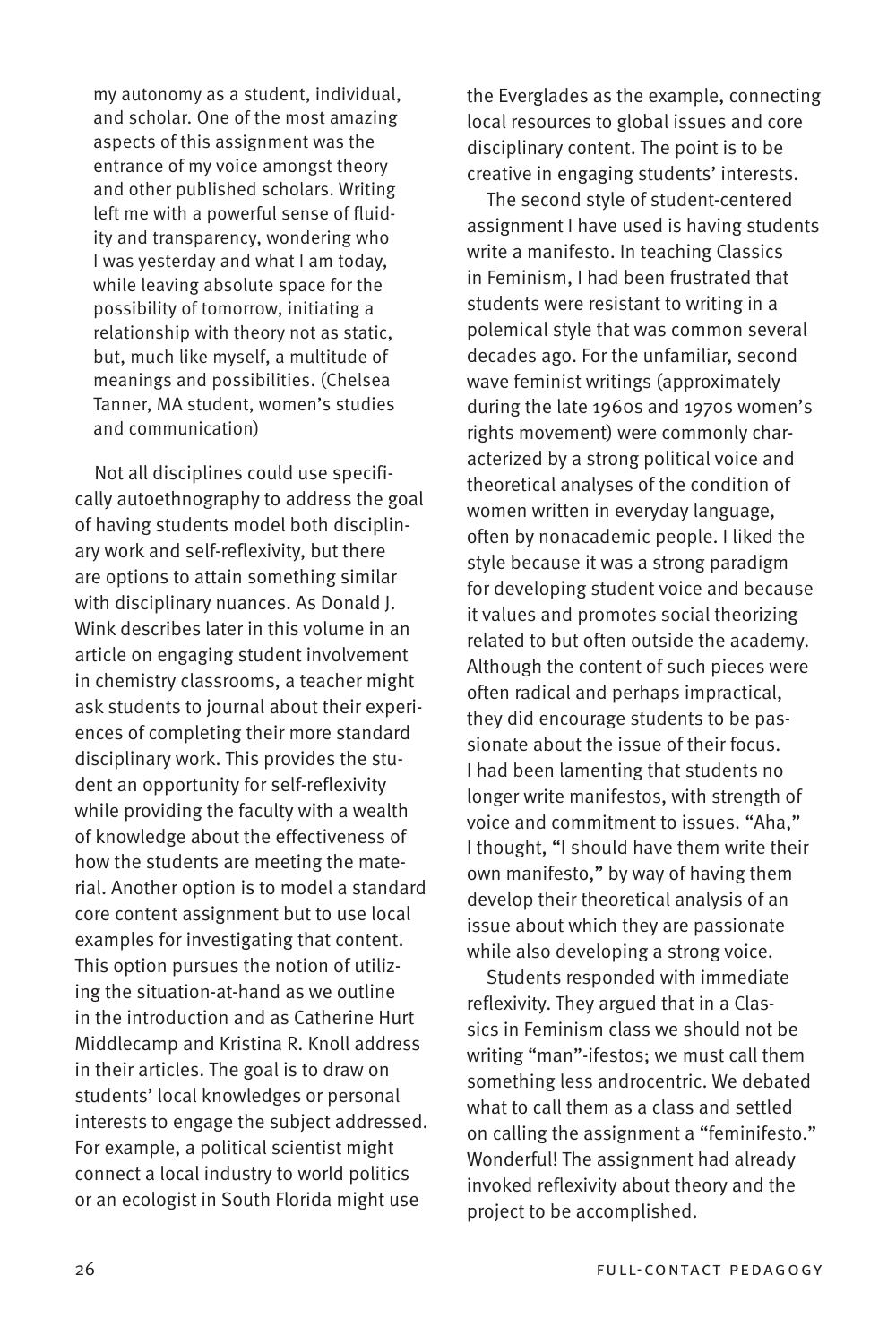To choose their topic, I asked them what issue about gender inequality makes them passionate. Drawing from previous readings or journaling during the semester or their own off-campus activism, what issue would they pursue if they had time and energy to pursue only one? Students were free and encouraged to follow their passion. To organize the feminifesto such that the assignment has focus and analytic content, I asked students to follow Charlotte Bunch's theory construction model which outlines four components of a theory: description, analysis, vision, and strategy. This format allows students to describe their issue in detail from research they accomplished outside the classroom (which required research in the library); to analyze the issue using classical feminist theory (wherein they were required to cite a certain number of the course readings); to create their own vision for the future; and to outline a specific practical strategy to accomplish their call for change. In this way, students complete a standard research project, applying previously developed theoretical perspectives, while also engaging their own passions and developing their own voices. It allows them to model a polemical writing style, which helps develop a strong voice, while also learning to write a research paper. In my view, it allowed many students to engage a strong theoretical analysis perhaps for the first time. Instead of describing some author's theory "correctly," they were actually using that theorist's line of argument to make their own claims. Indeed, many have subsequently told me that it clarified their personal politics for them and gave them direction for the kind of activism they now want to pursue.

Here Chelsea, who took both Queer Theory and Classics in Feminism with me, describes her experience of writing a feminifesto:

I felt that the greatest thing about this assignment was the plethora of issues and knowledge production the class communally created through peer editing and sharing of final papers. Because we choose our own topics, cumulatively, our final presentations resembled a table of contents from an *Issues in Feminism* textbook, illustrating how very relevant the material we studied was to our own interests. The feminifesto not only served as a research paper but also allowed for the creativity of each individual to enter the project. This final part of the paper called for the student to propose *a solution* to the issue they researched. I thought this was one of the more interesting sections of the paper, as we were encouraged to take radical stances and think outside of socially accepted means. By the completion of my feminifesto I had, in a sense, created my own mini-feminism with the identification of an issue, the analysis, and the proposed solution. It was great to experience yourself not only as a researcher but also as a theorist and social policy maker. (Chelsea Tanner, MA Student, women's studies and communication)

Cyrana, having taken the same Classics in Feminism course as Chelsea, also writes about her experiences of writing a feminifesto:

Writing the feminifesto forced me to appreciate the class material [classical feminist theory] and place myself within the conversation. The assignment was to define a problem, analyze the problem, discuss what should be, and provide a solution. We were to use sources discussed in class and sources found through our own research. The analysis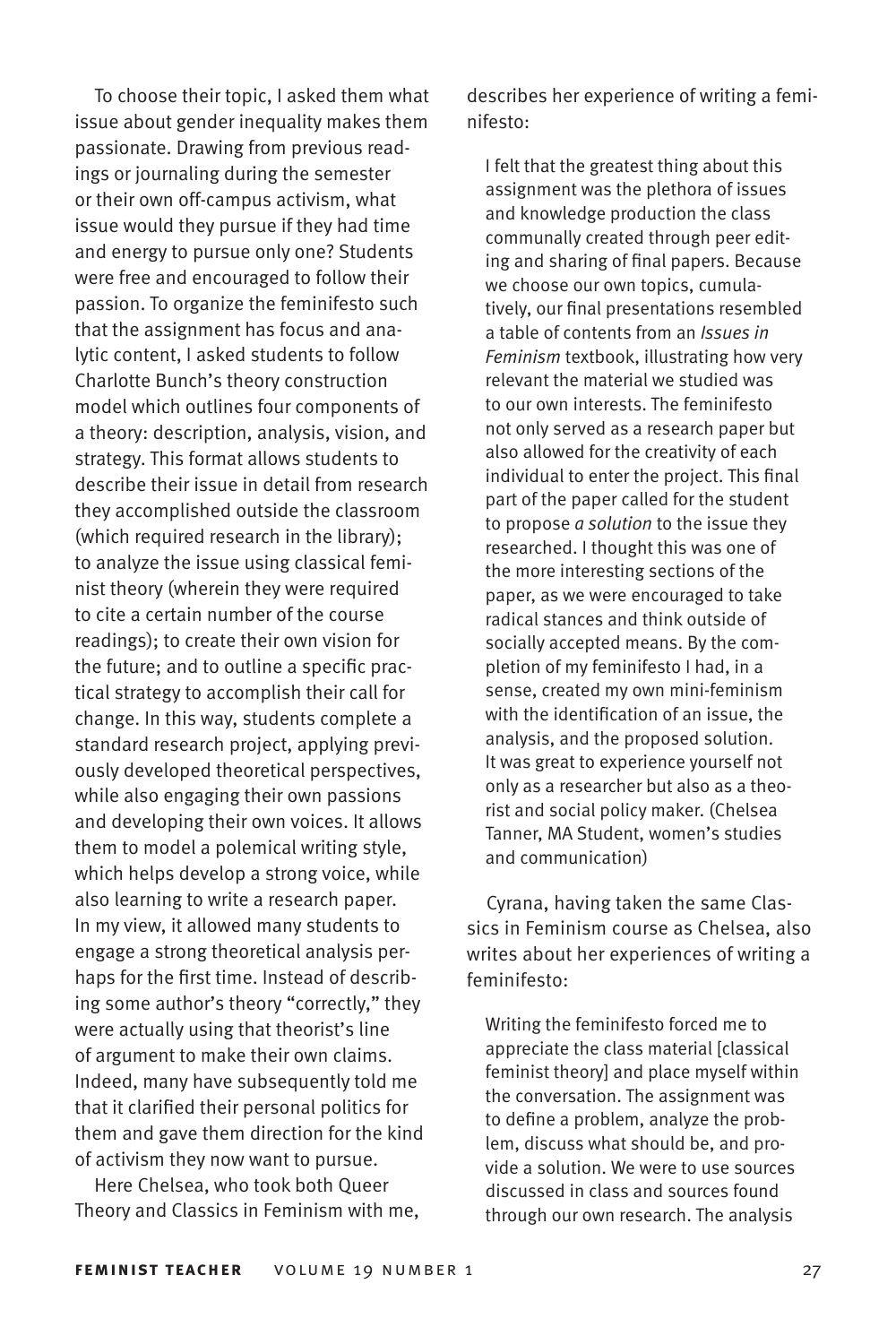required that I have a more thorough understanding of the course material. Authors that I had critiqued in class became the authors I came to admire as I began to understand their position more fully. It completely changed the way I evaluated the material. I was able to understand how the material relates to my personal passions and ideas. The feminifesto was a unique assignment, most challenging and most rewarding. Instead of having a mere reaction to the material or regurgitating knowledge that scholars have already put out there, I had to formulate my own ideas and support them with the material that was discussed in class. I was able to engage the material discussed in class in a way that actually helped me develop as a scholar, and it introduced me to material that expanded my academic interests. Most importantly it changed the way I saw myself. The feminifesto assignment marks my transition from a student who just soaks up information to a scholar contributing to a discussion. (Cyrana Wyker, MA student, women's studies)

For each autoethnography and feminifesto, my goal was to have students complete a final research paper that modeled disciplinary methods and engaged course content, but did so with themselves and their passionate concerns at the center of the paper. (See Wink et al., in this issue, for a different version of this process as it relates to the natural sciences.) As such, they examine their own politics while learning and applying the theories offered in the course. These forms of student-centered assignments invoke reflexivity between the course content, standard methods of writing, and students' own strongly held concerns and interests in the world. I believe and

research supports (Umbach and Wawryzynski) that invoking students' interests, even passions, for issues is a necessary means to create full pedagogical contact.

## How Do I Know These Techniques Work?

It is easy to cite the cognitive literature about effective pedagogies as I have above. But a teacher in the classroom often gains a more intimate and personal sense of when a course is meaningful to students. It is much harder to provide information to an outsider that would allow that person to also appreciate this teacher-student connection. Course evaluations are one standard way academics use to talk with each other about student impact, and my course evaluations have been exemplary, not only with high numerical ratings but also with comments that reveal the students feel the way I do about their engagement in the course. (For example, I have received a 5.0 [of 5.0 possible] overall instructor rating from student evaluations—in other words the highest score possible from all students responding—in three separate semesters, each from classes of fewer than twentyfive students, and I received a 4.91 overall instructor rating with seventy-five students responding for a large section). Further, in Fall 2006 I received one of our university's Outstanding Undergraduate Teaching awards. Additionally, my students often tell me (or leave a "thank you" card) or write on my evaluations that their experiences in my classes are superlative (i.e, "best professor I have had," "best class at this school") or that it transformed their lives (i.e., "I will always remember this class," "You've changed the way I look at the world"). Students regularly tell me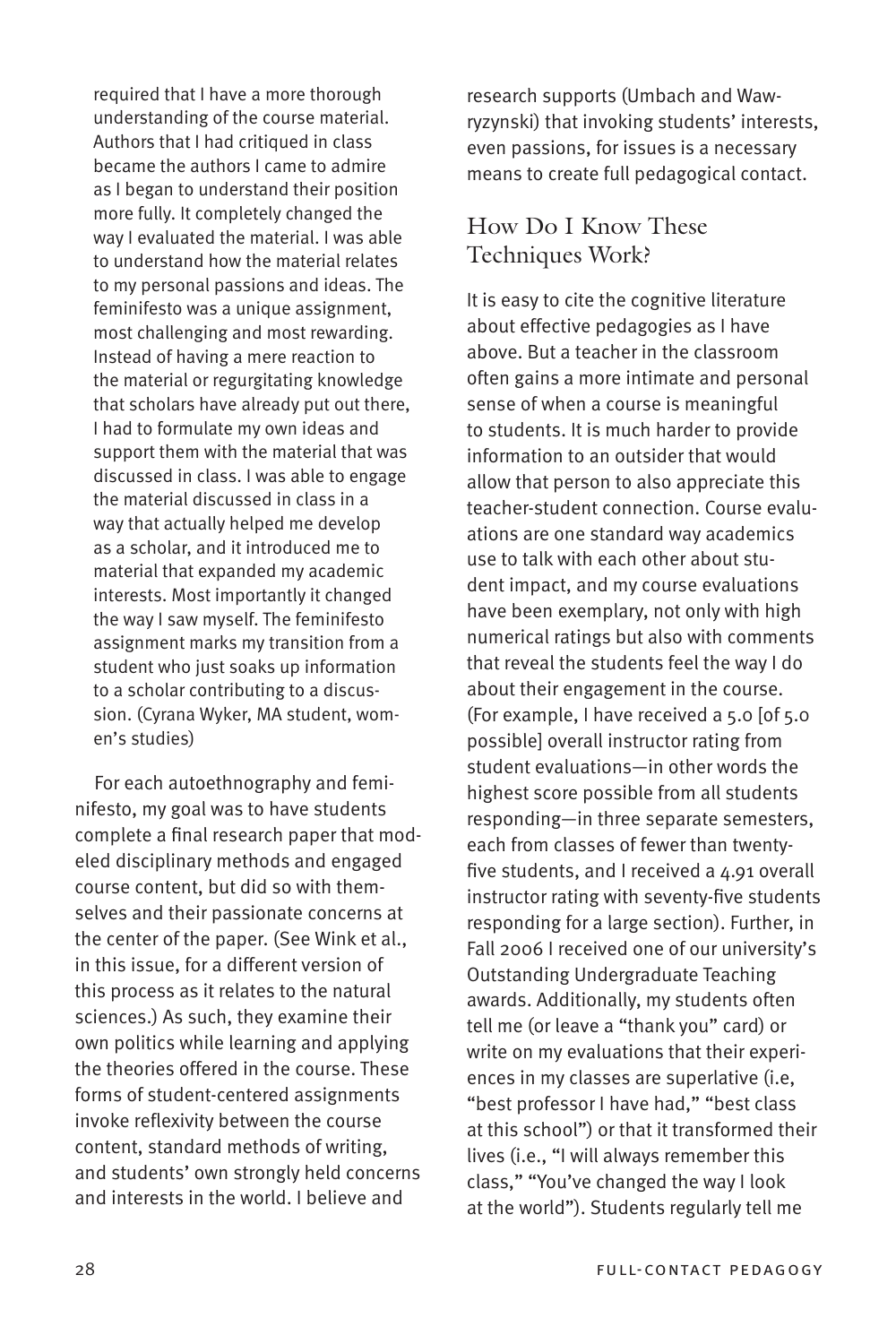they "love" me. One student even called me the "rock star" on campus. (That was kind of fun).

Although I find these comments flattering and recognize that to some extent they may be related to the subject matters that I teach (sexualities, social inequalities, social psychologies), which address students' everyday lives and experiences, I also think the results suggest students are engaged. I think I have made contact.

### Conclusion

My hope is that the student testimonials articulate a feeling of their own engagement more so than promotion for a particular kind of assignment. Rather than arguing that authoethnography or feminifesto per se are the answer (although I do enjoy using these particular assignments), my goal is to demonstrate that course assignments can be creatively organized to engage students in the classic tools of our disciplines (research, critical analysis, and so forth) if we as faculty practice selfreflexivity about our goals and intentions with our coursework.

Both lecturing with questions, as an everyday classroom process, and studentcentered capstone assignments work toward engaging student and faculty selfreflexively throughout the course. They encourage students and faculty to constantly evaluate: Why are we doing this? I believe that is a healthy and engaged evaluation process that attempts full contact, invoking students and faculty as people, rather than promoting static curriculum or education as a disciplining system. In my view, a full-contact pedagogy is the purpose of feminist education and is most likely to create responsible citizens of the world.

#### notes

1. There are many styles of autoethnography and, in fact, many of its advocates encourage it as a largely free-form method of writing. For example, Carolyn Ellis would likely cringe at my separation of the concepts "data" and "theory" here, as she is more interested in the artistry and evocation of autoethnography (See also Adams and Holman Jones). As I explain, I advocate this style of autoethnography for students primarily to give form to the assignment by way of assuaging some of the fears they are likely to be experiencing already from being given this uncommon kind of assignment.

2. In this way, autoethnography becomes very much like Dorothy Smith's method called institutional ethnography because it offers a view from the individual moving through an institution.

#### references

Adams, Tony E., and Stacy Holman Jones. "Autoethnography is Queer." *Handbook of Critical and Indigenous Methodologies*. Ed. Norman K. Denzin, Yvonna S. Lincoln, and Linda Tuhiwai Smith. Thousand Oaks, Calif.: Sage, 2008. 373–90.

Bochner, Arthur P. "Criteria Against Ourselves." *Qualitative Inquiry* 6 (2000): 266–72.

Bunch, Charlotte. "Not by Degrees: Feminist Theory and Education." *Feminist Theory: A Reader*. 2d Edition. Ed. Wendy K. Kolmar and Frances Bartkowski. Boston: McGraw-Hill, 1979. 12–15.

Champeau, Donna A., and Susan M. Shaw. "Teaching about Interlocking Oppressions: The Case of HIV and Women." *Feminist Teacher* 14 (2001): 208–19.

Chow, Esther Ngan-Ling, Chadwick Fleck, Guang-Hua Fan, Joshua Joseph, and Deanna M. Lyter. "Exploring Critical Feminist Pedagogy: Infusing Dialogue, Participation, and Experience in Teaching and Learning." *Teaching Sociology* 31 (2003): 259–75.